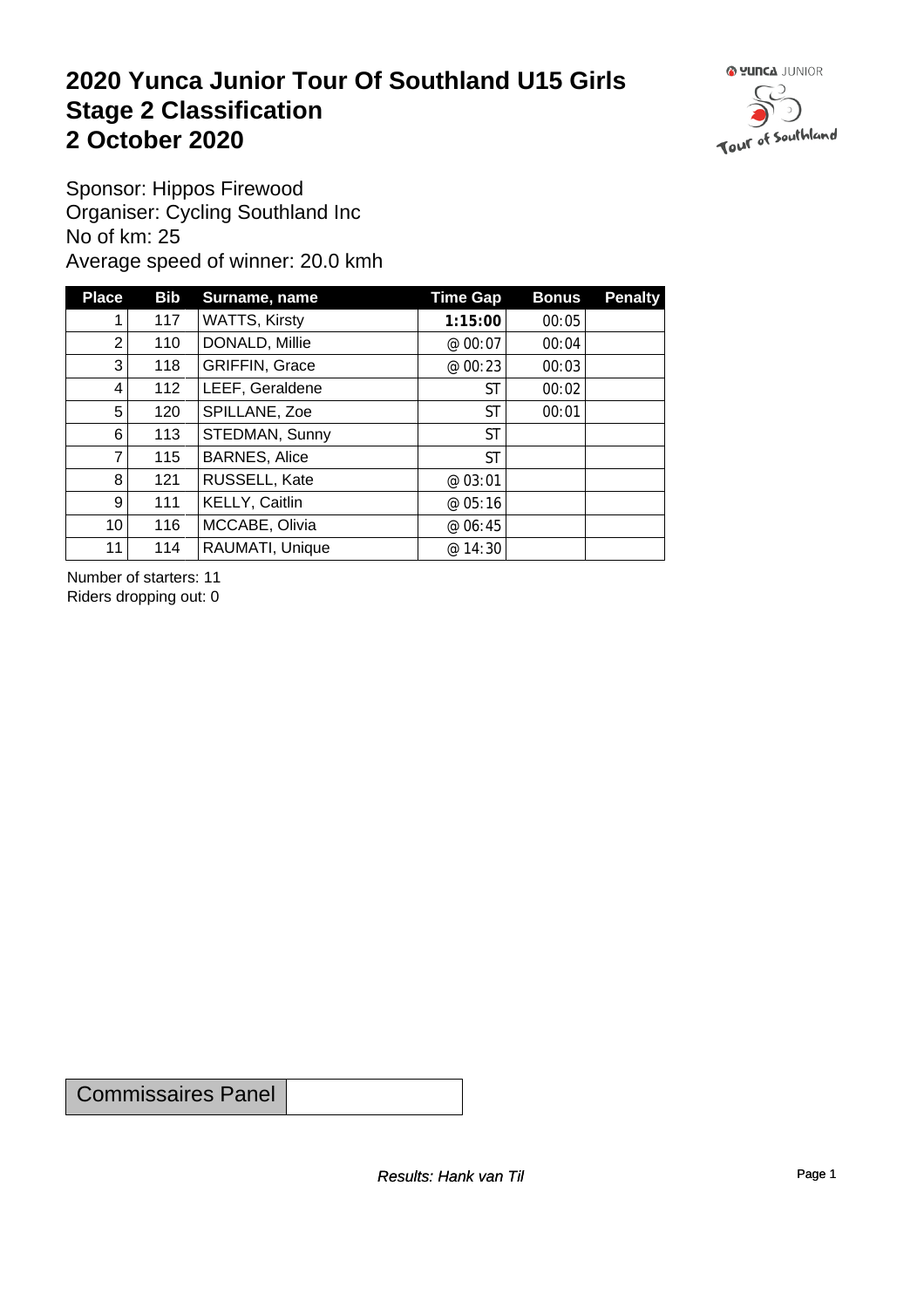### **2020 Yunca Junior Tour Of Southland U15 Girls General Classification (Stage 2)**<br>
2 October 2020 **2 October 2020**



Organiser: Cycling Southland Inc

| <b>Place</b>   | <b>Bib</b> | Surname, name         | <b>Time Gap</b> |
|----------------|------------|-----------------------|-----------------|
|                | 117        | <b>WATTS, Kirsty</b>  | 2:22:50         |
| $\overline{2}$ | 110        | DONALD, Millie        | @ 00:18         |
| 3              | 115        | <b>BARNES, Alice</b>  | @ 00:39         |
| 4              | 112        | LEEF, Geraldene       | @ 04:23         |
| 5              | 120        | SPILLANE, Zoe         | @ 05:51         |
| 6              | 118        | <b>GRIFFIN, Grace</b> | @ 06:22         |
| 7              | 111        | KELLY, Caitlin        | @11:54          |
| 8              | 113        | STEDMAN, Sunny        | @ 12:01         |
| 9              | 121        | RUSSELL, Kate         | @ 13:20         |
| 10             | 116        | MCCABE, Olivia        | @13:44          |
| 11             | 114        | RAUMATI, Unique       | @ 35:20         |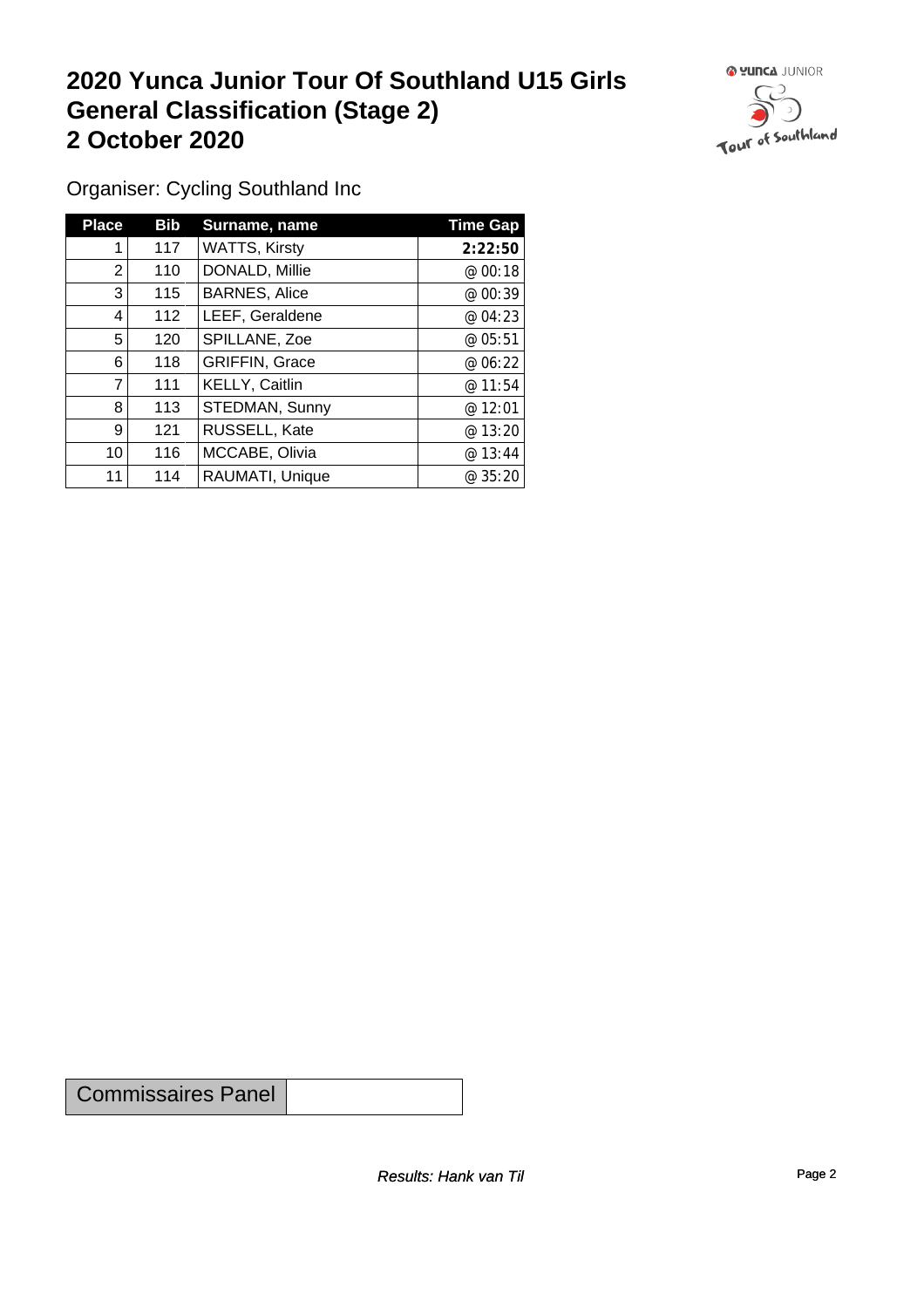### **2020 Yunca Junior Tour Of Southland U15 Girls Sprint Classification (Stage 2) 2 October 2020**



Organiser: Cycling Southland Inc

| <b>Place</b> |     | <b>Bib</b> Surname, name | <b>Points</b> |
|--------------|-----|--------------------------|---------------|
|              | 110 | DONALD, Millie           |               |
|              | 112 | LEEF, Geraldene          |               |
| າ<br>J       | 117 | WATTS, Kirsty            |               |
|              | 111 | <b>KELLY, Caitlin</b>    |               |
| 5            | 120 | SPILLANE, Zoe            |               |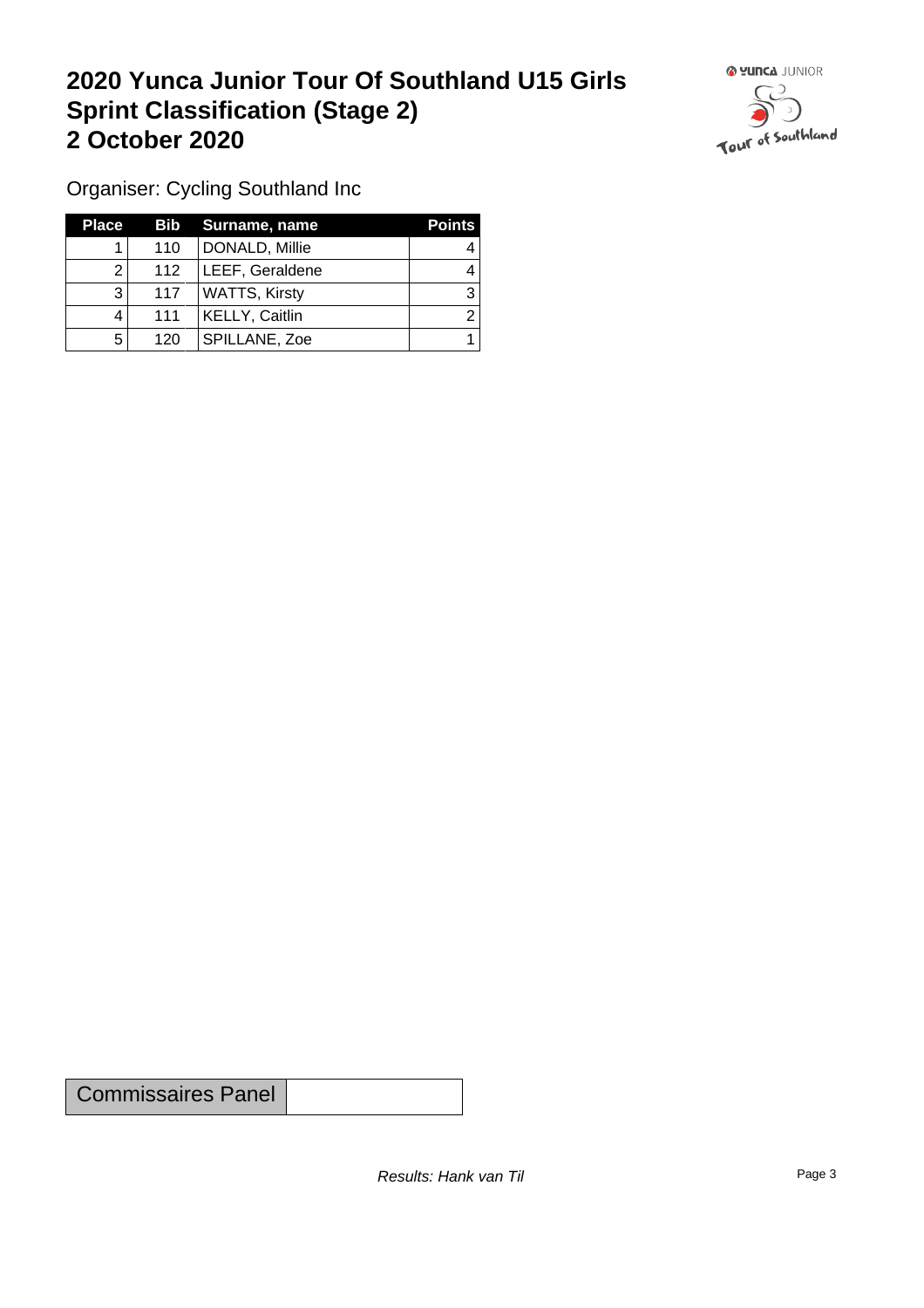## **2020 Yunca Junior Tour Of Southland U15 Girls KOM Classification (Stage 2) 2 October 2020**



Organiser: Cycling Southland Inc

|              |                  | Place Bib Surname, name | <b>Points</b> |
|--------------|------------------|-------------------------|---------------|
|              | 117 <sup>1</sup> | WATTS, Kirsty           |               |
| 21           | 110              | DONALD, Millie          | 4             |
| $\mathbf{R}$ | 115              | BARNES, Alice           |               |